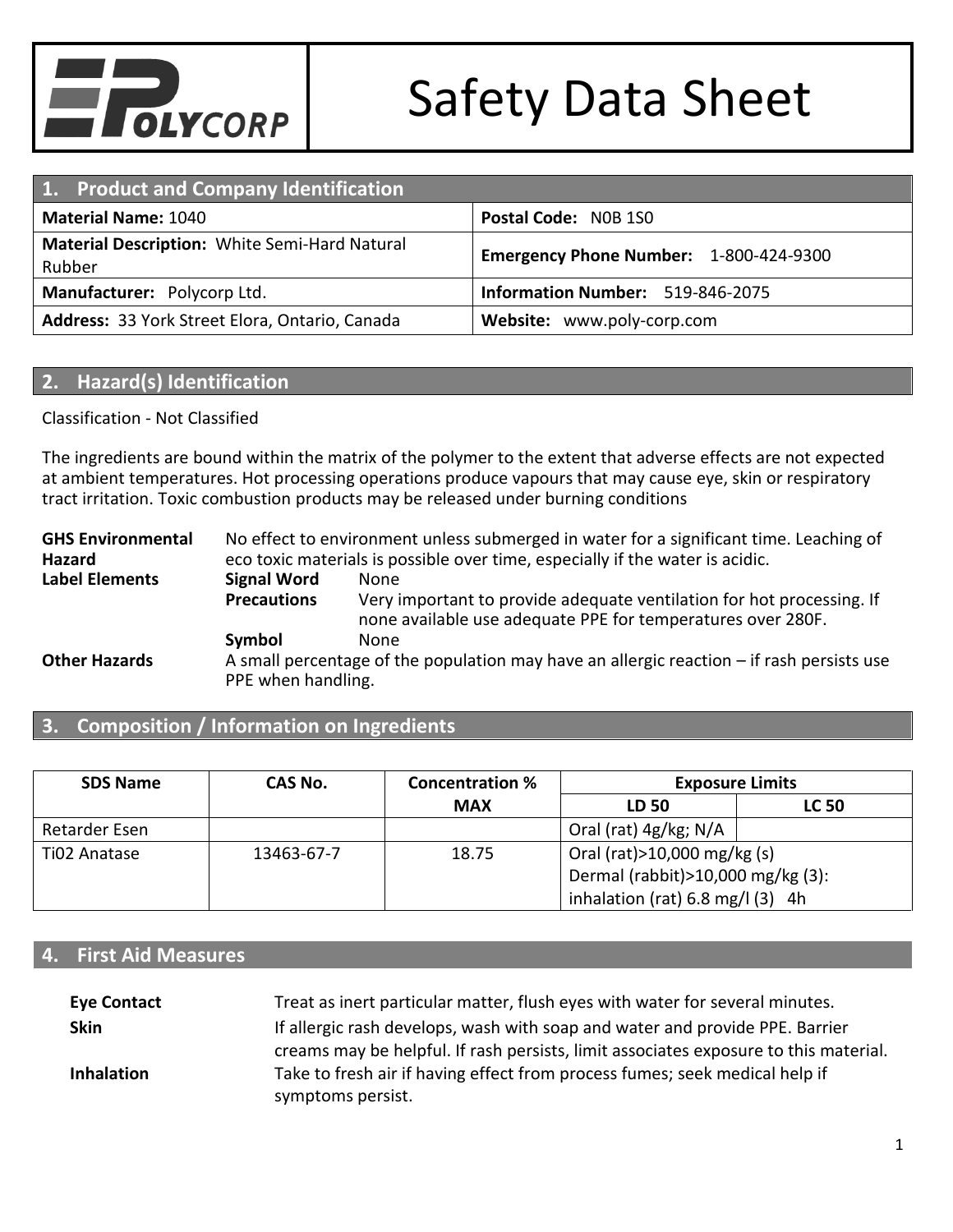

| Ingestion                  | Seek professional medical help if ingested.                                    |
|----------------------------|--------------------------------------------------------------------------------|
| <b>Special Precautions</b> | At high processing temperatures, fumes may be emitted which may cause          |
|                            | irritation or chronic effects. Watch for symptoms like coughing, tearing or    |
|                            | irritation of eyes or skin. Make sure there is adequate ventilation in all hot |
|                            | processes.                                                                     |

# **5. Fire Fighting Measures Auto Ignition Temperature** >400ºC (750ºF) **Extinguishing Media** Use extinguishing media suitable for Class A fires (ordinary combustibles). Dry powder is not recommended because of lack of cooling capacity. See Sec 10 for information on combustion products. **Special Firefighting Equipment and Procedures** Do not enter confined fire space without proper protective equipment including NIOSH approved self-contained breathing apparatus. Long term cooling of extinguished rubber may be necessary to ensure its out because the rubber insulates the heat within. **Specific Hazards** Smoke from burning compound is very thick and may contain many toxic chemicals. Avoid breathing any smoke.

#### **6. Accidental Release Measures**

| <b>Steps Taken if Material is</b>                     | If material is not exposed is not exposed to high heat, soiled or contaminated, it                                                                                                  |
|-------------------------------------------------------|-------------------------------------------------------------------------------------------------------------------------------------------------------------------------------------|
| <b>Released or Spilled</b>                            | can be reused indefinitely.                                                                                                                                                         |
| <b>Waste Disposal Method</b><br><b>General Advice</b> | Dispose of according to state or provincial legislation.<br>Use proper lifting techniques if re-pilling spilled compound. It shift weight quickly<br>so makes it awkward to handle. |

| 7. Handling and Storage                      |                                                                                                                                                                                                                                                                                                                                                                                                                                               |  |  |
|----------------------------------------------|-----------------------------------------------------------------------------------------------------------------------------------------------------------------------------------------------------------------------------------------------------------------------------------------------------------------------------------------------------------------------------------------------------------------------------------------------|--|--|
| <b>Storage</b>                               | Store between 15° and 35°C to avoid onset of curing reaction and prevent<br>crystalization of NR                                                                                                                                                                                                                                                                                                                                              |  |  |
| <b>Handling</b><br><b>Special Safeguards</b> | When handling, you should always wash hands before eating, drinking or smoking.<br>Must have adequate ventilation if heated to high temperatures. This becomes<br>more important as the temperature goes up. Mill processing at 200F generates<br>minimal fumes but more care must be taken with curing fumes over 300F.<br>Injection moulding over 350F can produce reaction products which haven't been<br>determined and may be hazardous. |  |  |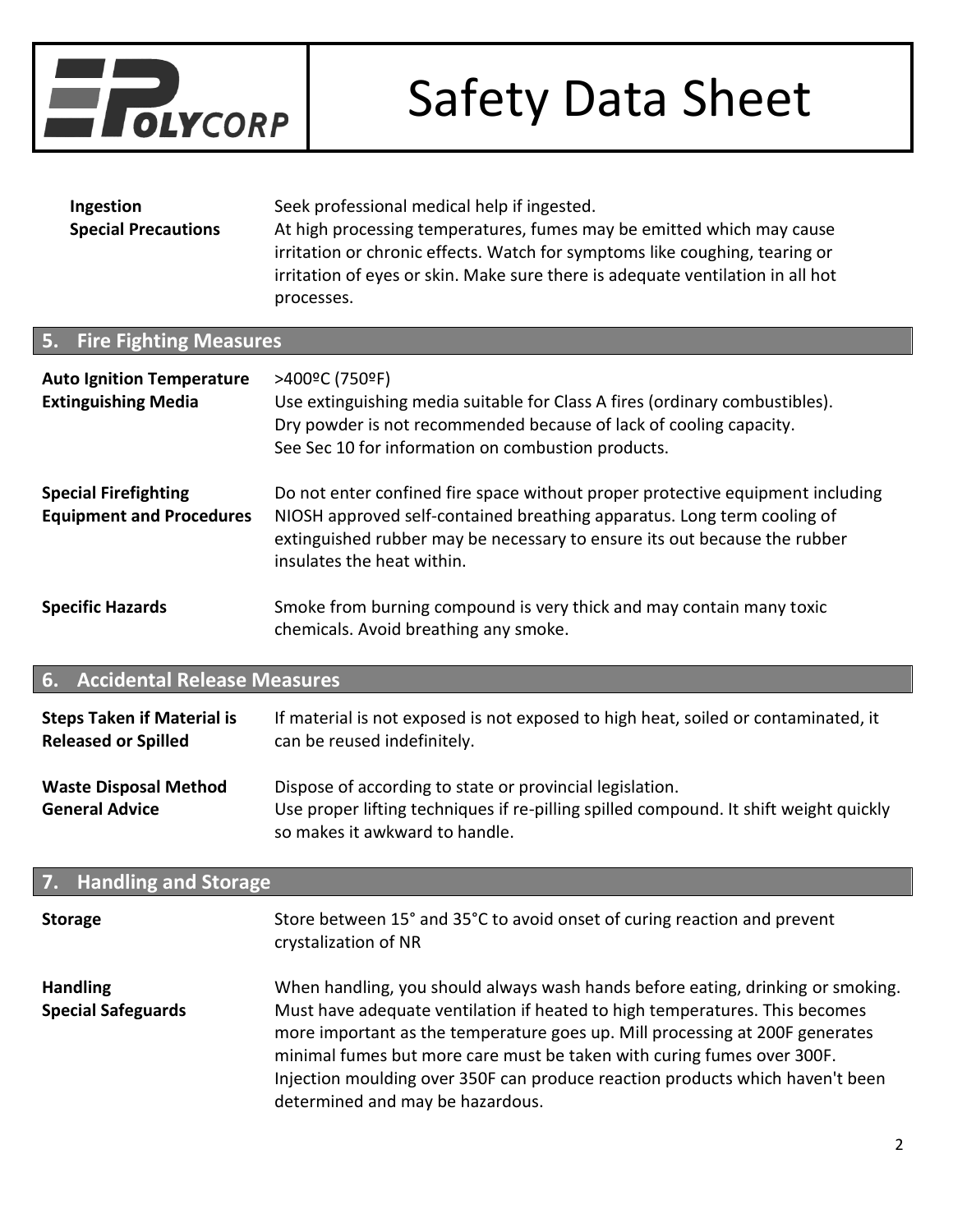

**General Advice** When storing large amounts of cured material some ventilation is recommended to prevent nitrosamine buildup.

### **8. Exposure Controls / Personal Protection**

| <b>Respiratory Protection</b> | Not required at ambient temperature. May need respiratory protection if<br>ventilation at high temperature processing is not adequate.                                                                                                                                |  |
|-------------------------------|-----------------------------------------------------------------------------------------------------------------------------------------------------------------------------------------------------------------------------------------------------------------------|--|
| <b>Protective Gloves</b>      | Gloves are recommended as a precautionary measure.                                                                                                                                                                                                                    |  |
| <b>Eye Protection</b>         | Follow facility guidelines. If adequate ventilation, physical eye protection should<br>not be necessary.                                                                                                                                                              |  |
| <b>Ventilation</b>            | Should have local exhaust to keep processing vapours below permissible levels.<br>The CFP rating will depend on the quantity of material being passed through and<br>the temperature involved. Engineer the system well over expected fume levels as<br>a precaution. |  |
| <b>Other</b>                  | Use of barrier creams on hands may be beneficial for a person that is susceptible<br>to developing skin rashes.                                                                                                                                                       |  |
| <b>Thermal Hazards</b>        | Compound builds heat quickly on mill or in extrusion operations. Wear heat<br>resistant gloves when handling.                                                                                                                                                         |  |

# **9. Physical & Chemical Properties**

| <b>Boiling Point</b>       | Not applicable                                                      |
|----------------------------|---------------------------------------------------------------------|
| <b>Freezing Point</b>      | About -40F                                                          |
| <b>Specific Gravity</b>    | 1.25                                                                |
| <b>Solubility in Water</b> | Insoluble – small parts of the mixture may dissolve in acidic water |
| <b>Flammability</b>        | Very difficult to get burning                                       |
| Appearance                 | Black rubbery solid                                                 |
| <b>Auto Ignition Temp.</b> | $>$ 400 C                                                           |
| <b>Viscosity</b>           | Solid at room temperature                                           |
| Odor                       | Slightly aromatic                                                   |
| <b>Flash Point</b>         | Approximately 288 to 343 C                                          |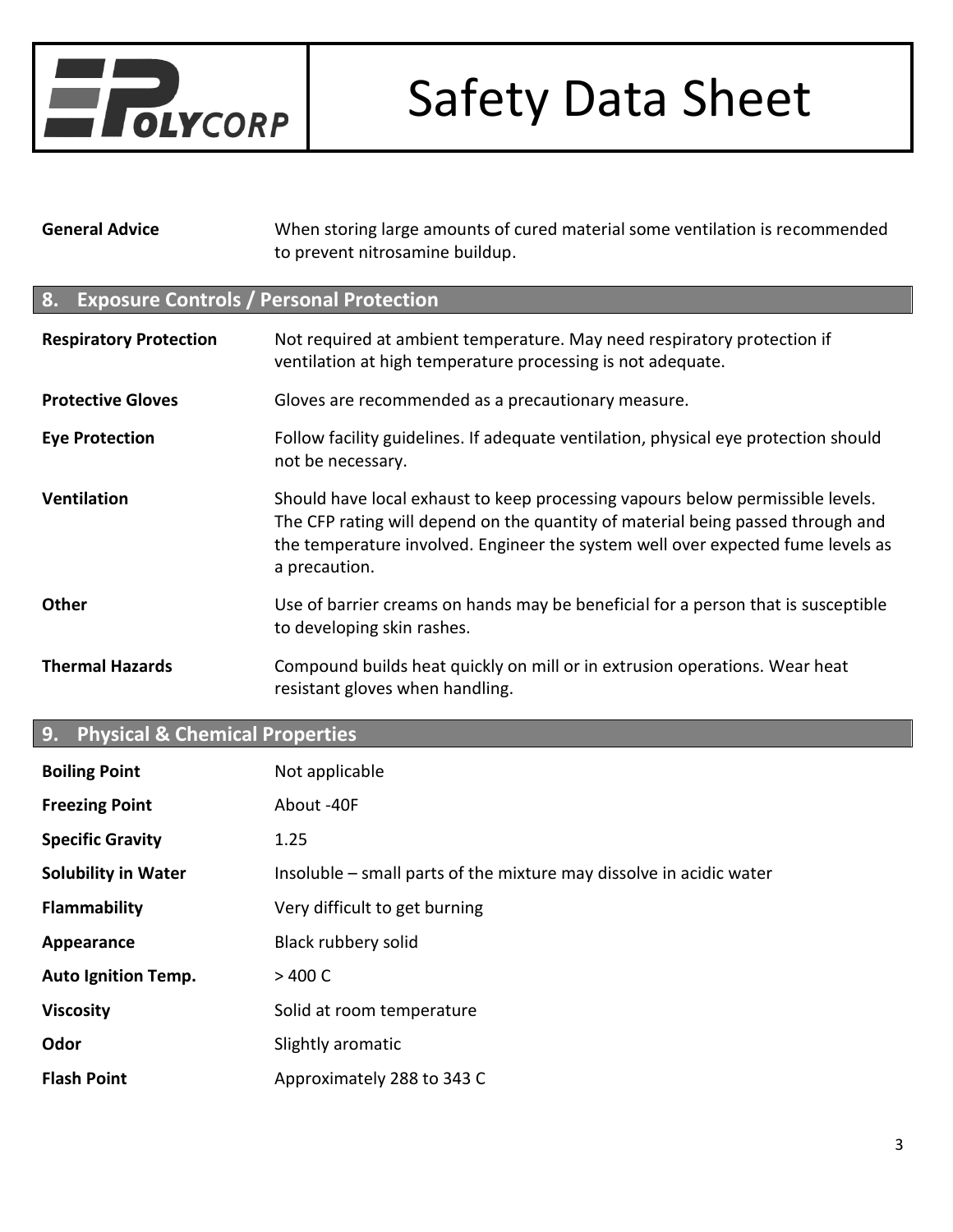

**Partition Coefficient** Not applicable

# **10. Chemical Stability & Reactivity Information**

| Reactivity                      | None                                                                                                                                                    |
|---------------------------------|---------------------------------------------------------------------------------------------------------------------------------------------------------|
| <b>Stability</b>                | <b>Stable</b>                                                                                                                                           |
| <b>Hazardous Polymerization</b> | Will not occur                                                                                                                                          |
| Incompatibility                 | Not reactive with other substances at ambient temperature. A vulcanization<br>reaction will begin to take place at temperatures exceeding 100°C (212°F) |
| <b>Conditions to Avoid</b>      | None                                                                                                                                                    |
| <b>Hazardous Decomposition</b>  | Carbon Monoxide, carbon dioxide, smoke, oxides of nitrogen                                                                                              |

# **11. Toxicological Information**

| <b>SDS Name</b> | CAS No.    | <b>Concentration %</b> | <b>Exposure Limits</b>                     |              |
|-----------------|------------|------------------------|--------------------------------------------|--------------|
|                 |            | <b>MAX</b>             | LD 50                                      | <b>LC 50</b> |
| Retarder Esen   |            |                        | Oral (rat) 4g/kg; N/A                      |              |
| Ti02 Anatase    | 13463-67-7 | 18.75                  | Oral (rat) > 10,000 mg/kg (s)              |              |
|                 |            |                        | Dermal (rabbit) > 10,000 mg/kg (3):        |              |
|                 |            |                        | inhalation (rat) $6.8 \text{ mg/l}$ (3) 4h |              |

### **INFORMATION ON THE LIKELY ROUTES OF EXPOSURE**

Inhalation and Eye: Not an issue unless compound is processed at a high temperature which volatilizes some components. This is accentuated as the temperature increases because the volatiles can interact with each other. These components are a very small part of the compound.

Skin: Not an issue unless the worker has an allergic reaction to one of the components - allergic contact dermatitis is rare

Ingestion: Not an issue if a small amount ingested although not advisable. Very difficult to ingest large amounts.

### **SYMPTOMS RELATED TO THE PHYSICAL, CHEMICAL AND TOXICOLOGICAL CHARACTERISTICS**

Inhalation: May have throat and/or nose irritation. More severe exposure may result in dizziness, nausea or headache.

Eye: May have irritation to the eyes, redness, or tearing.

Skin: May have a rash on areas that are exposed to compound contact or the volatiles from hot processing. Rash should go away if removed from exposure.

Ingestion: Not known

# **DELAYED AND IMMEDIATE EFFECTS AND ALSO CHRONIC EFFECTS FROM SHORT AND LONG TERM EXPOSURE**

Delayed Effects: none known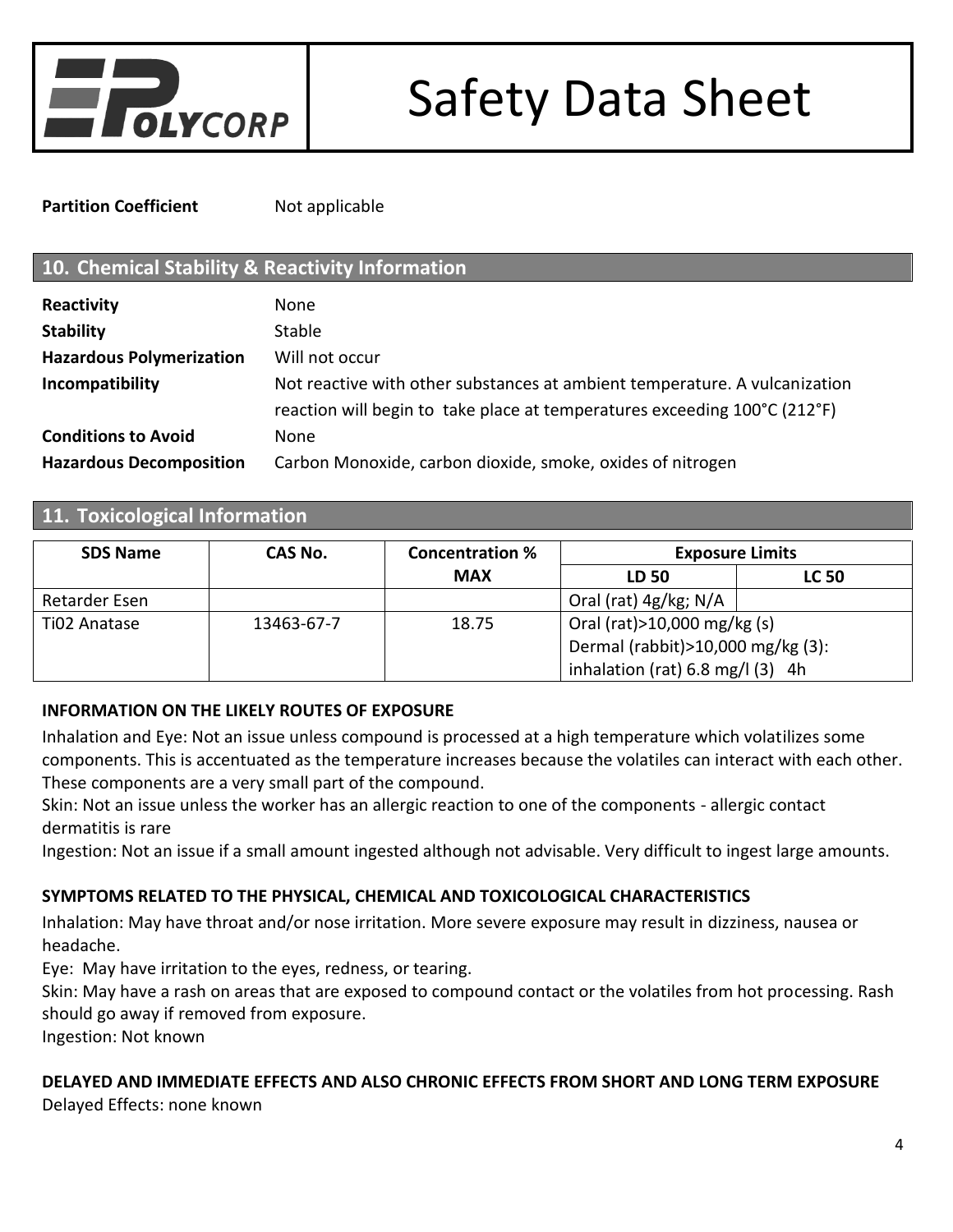

Chronic Effects short term: none known Chronic Effects long term: none known

#### **WHERE SPECIFIC CHEMICAL DATA ARE NOT AVAILABLE**

Burning of any rubber compound produces a lot of toxic chemicals which are not readily identifiable. Be aware that the smoke and fumes from burning compound are very hazardous.

#### **INTERACTIVE EFFECTS**

None known

#### **NUMERIC MEASURES OF TOXICITY (SUCH AS ACUTE TOXICITY ESTIMATES)**

Not able to find lethal dose information on rubber compound as a mixture - expected to be very high. Oral (rat) LD50 - not determined Dermal (rabbit) LD50 - not determined

### **12. Ecological Information**

Overview: The compound contains small amounts of chemicals that are hazardous to marine plant life and fish. These chemicals are encapsulated in the insoluble rubber matrix which prevents these materials from reaching the environment at harmful levels. On that basis we consider the compound safe for the environment unless immersed in water for long periods of time. As many of these chemicals are insoluble normally, the hazard is still fairly low unless the water is acidic in which case the leaching is accelerated. It is also accelerated when the compound is ground to a fine powder since the surface area is much greater. As a precaution, do not leave the compound submerged in acidic water for any length of time and not for long periods at pH normal.

| Impact                               | Not determined    |
|--------------------------------------|-------------------|
| <b>Toxicity</b>                      | Not determined    |
| <b>Persistence and Degradability</b> | Not determined    |
| <b>Bioaccumulation</b>               | Not determined    |
| <b>Mobility in Soils</b>             | Mobility very low |

# **13. Disposal Considerations**

**Disposal of Waste Compound** Disposal in landfill recommended if material can't be reused. Check local regulations to make sure it is acceptable in your area.